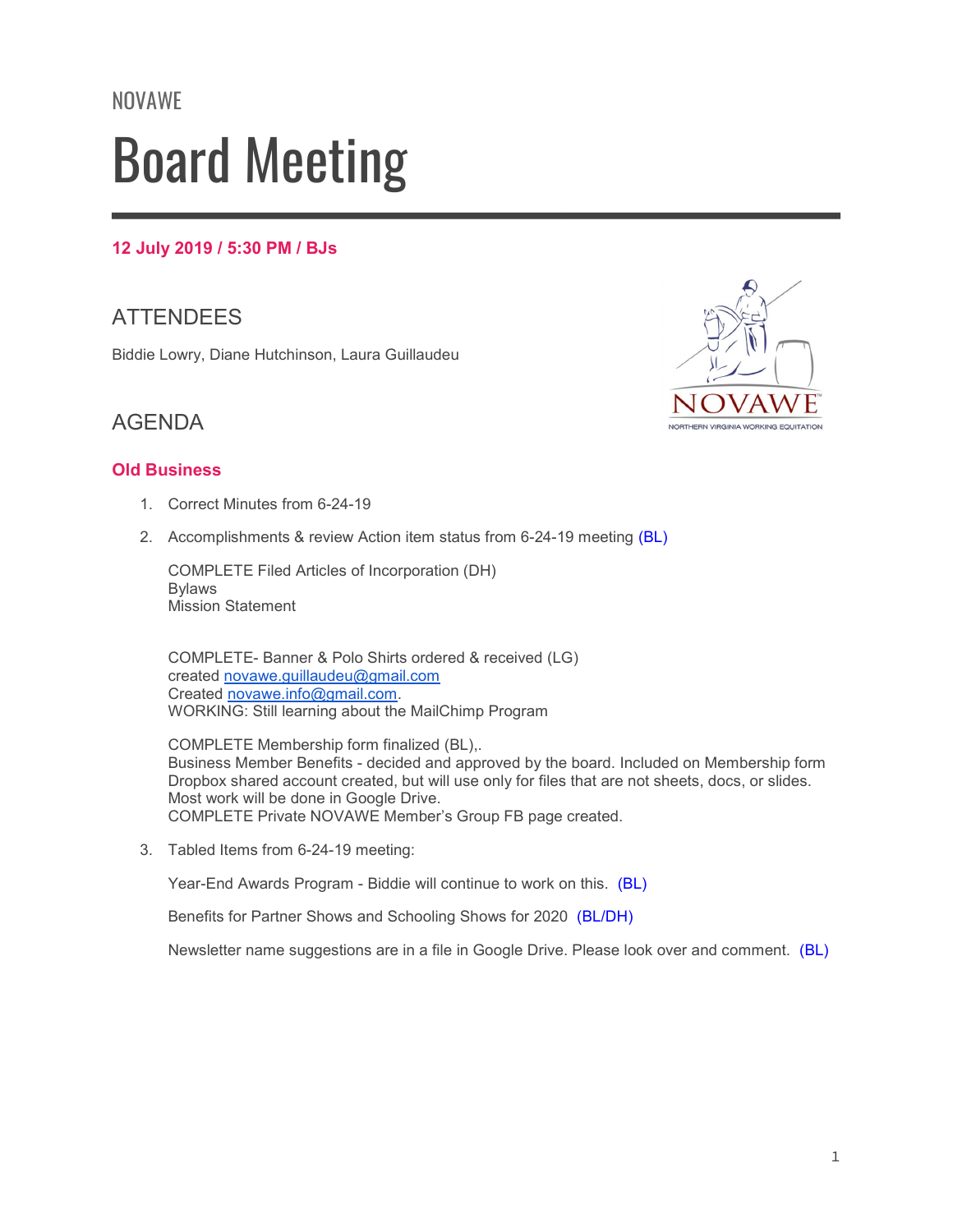#### New Business

- 1. Treasury
	- a. COLLECT \$500 Start-up Checks and Founding Board Membership Checks and copies of DLs to open bank account (done)
	- b. Budget- What income do we have or project to have?
	- c. Budget -What expenditures? (Website hosting fee \$150, donation to Confederation National Working Equitation Show, facility fee at first playday, insurance, Dressage cones, membership into LCEA .) Please prepare a Treasury Report for the next meeting.
	- d. Kathi Watts Webpage- Clarify what \$150/year includes. Creation of web page template, annual hosting fee. (7/26/19- Paid Kathi Watts for this service. Shell site has been created.)
- 2. Membership
	- a. Membership Rosters- These should be mailed monthly to the chair of the Confederation's Membership Committee- Seth Marshall. His email is: seth@confederationwe.us. His phone number is: 918-960-1410. Send him info in a spreadsheet - first name, last name, email address.
	- b. Mail Chimp Share email contacts with Laura, work with Kathi Watts to set up, How should we tag?
	- c. Welcome letter- example, Membership Matrix developed. Discussion of member cards.
	- d. Discuss logo wear pricing. Finalized- Founding Member shirts \$30. To add Logo to private apparel is \$5. (paid to NOVAWE)
	- e. Added 7/27/19- Discuss whether to use a 1 shirt or 2 shirt order form.
- 3. Secretary
	- e. Sign & approve Bylaws.(done)



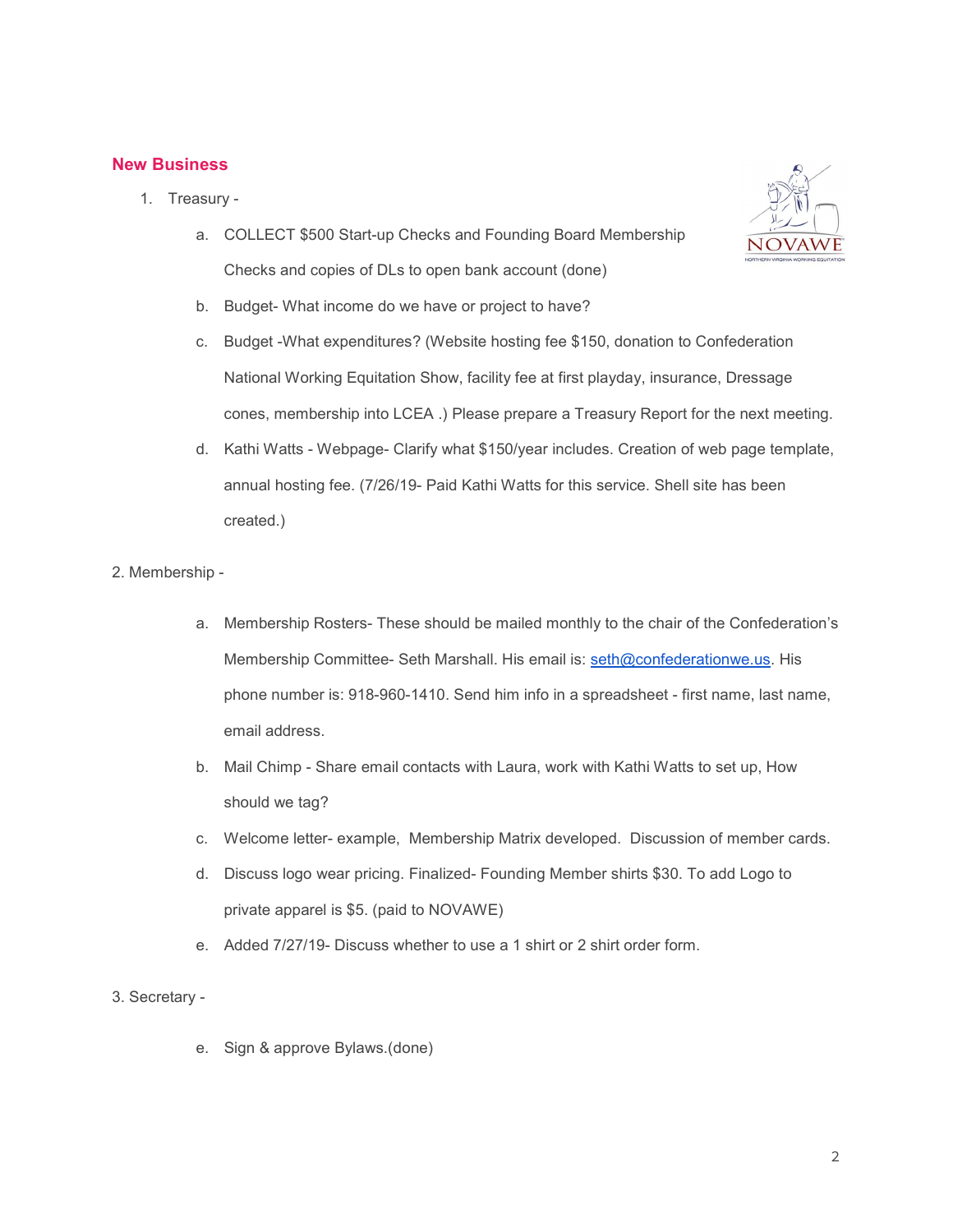- f. Article V, Section 3 in the ConfWE Bylaws states that a recognized GM is responsible for reporting their activities to the Regional Director each month. Secretary will do this. The Regional Director is Kat Waters. Her email is: kat@confederationwe.us
- g. Add Clifton Horse Society and Nokesville Horse Society to press release list. (added 7/27/19)
- 4. President
	- a. Documents preservation Use Google Drive for all photos, docs, sheets, and slides. Anything created in Publisher can be saved on personal drive, but emailed to other board members. (Can also use Dropbox.)
	- b. Procedure for hosting a playday at someone farm (done)
	- c. WE Events planned:
		- i. NOVAWE Wed- Aug 7, 14, 21.
		- ii. Open Schooling at BVS on Aug 18
		- iii. Sept 14th NOVAWE Clinic at BVS
		- d. Proposed Fall Events?
			- iv. Pony Club Presentation on Sept 7th need a speaker,
			- v. Sept Opening at ATT.
			- vi. Playday in Oct maybe Oct 19th (Halloween theme)
			- vii. Change NOVAWE Clinic to NOVAWE schooling show on Nov 9th
			- viii. OTHER: Open dates Sept 1, Sept 15 ; Sept 28 (BES Fall JPR next day 9/29)
			- ix. Added 7/27/19 have not heard back from Suzanne about PKing. Both Di and Biddie have contacted her. Next step is to contact Didi Lund. (Biddie)
	- E. Shall we refer ourselves as Northern Virginia Working Equitation Club or Organization?

### ACTION ITEMS-Diane

- 1. Complete Countdown Posts for FB
- 2. Create flyer for Biddie to take to PA Show & Timber Dream Clinic (done)

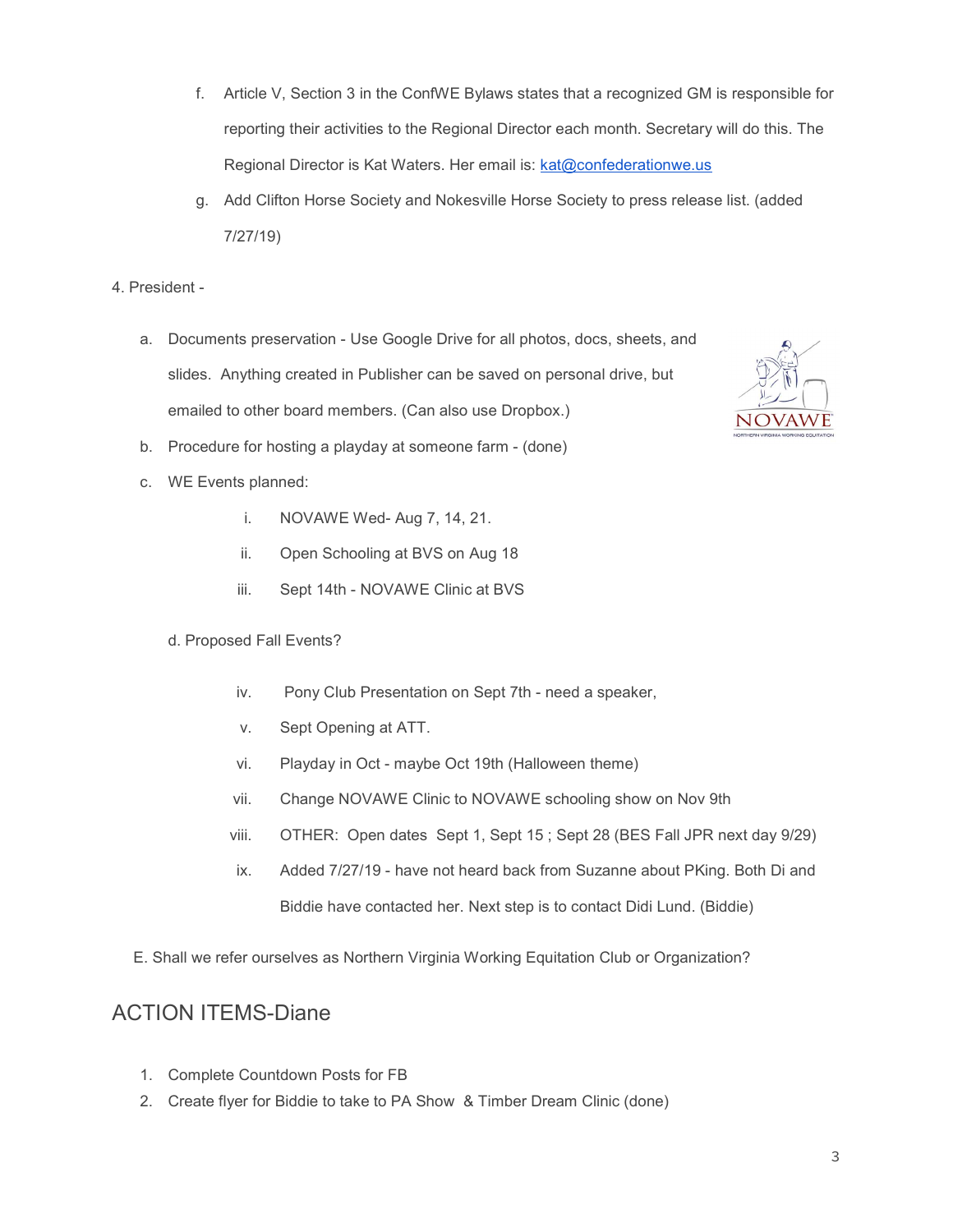- 3. Finish Press Releases for News folks & for Horse folks (done)
- 4. Follow up with Va on Articles of Incorporation Status confirmation so can open a Bank Account (done)
- 5. Establish Bank (done) & PayPal Accounts once Articles of Incorporations are confirmed
- 6. Look into Insurance for the club.
- 7. Add to Obstacle Equipment list in Google Sheets
- 8. Prepare a Treasury Report for the next meeting. (done)
- 9. Continue working with Kathi Watts on website.
- 10. Set up Domain Name. (Hosted by Gallup Web Services) (done)
- 11. Join LCEA.Membership
- 12. Gather photos that would be good for website.
- 13. Create Liability Release Form

## ACTION ITEMS-Laura

- 1. Continue to learn about mail chimp
- 2. Add to Obstacle Equipment list in Google Sheets
- 3. Complete Membership record sheet (done)
- 4. Complete Membership card. (done)
- 5. Prepare a Membership Report for the next meeting.
- 6. Help Diane with web page
- 7. Gather photos that would be good for website.
- 8. Create Membership Welcome Letter (item added 7/15/19 by BL) (done)

## ACTION ITEMS-Biddie

- 1. Create business contact list and Professional contact list (done)
- 2. Post Bylaws, Flyer, and Membership Form on NOVAWE Public Group on August 1, 2019
- 3. Post Countdown Posts that Diane creates. Continue finding photos that will go with these posts.
- 4. Prepare a proposal at the next board meeting for NOVAWE Committees
- 5. Continue work on Year End Awards
- 6. Continue work on possible Partner Show Series
- 7. Gather photos that would be good for website and Countdown.

Items Added on 7/15 by BL

- 8. Post Bylaws and Membership Form on FB Member's Group. (done)
- 9. Create Plan for Playday (done)
- 10. Create Plan for WE Demo